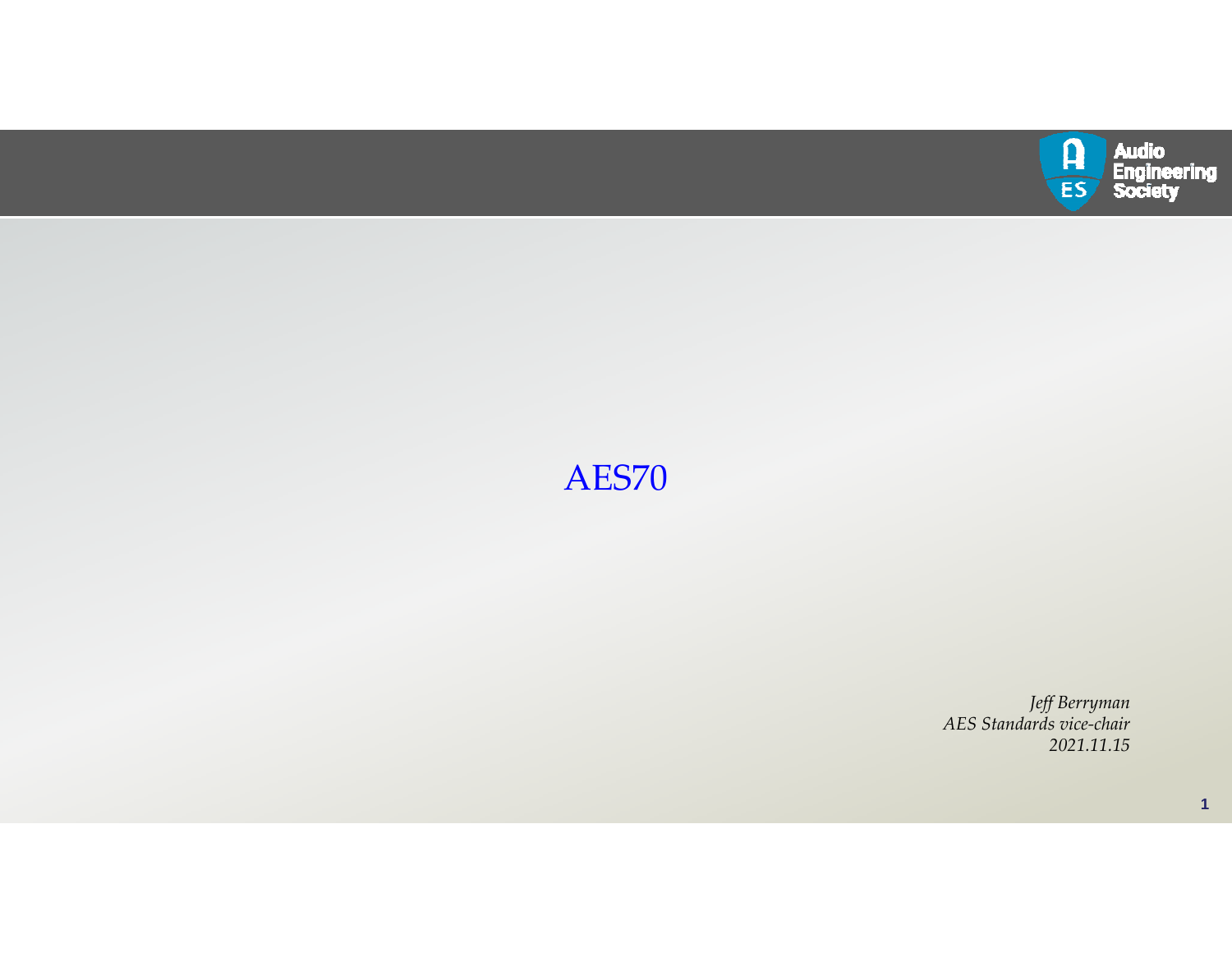# What is AES70?



| What's in AES70?            | An object-oriented framework for control interfaces that audio devices<br>present to a data network;                                                                                                               |
|-----------------------------|--------------------------------------------------------------------------------------------------------------------------------------------------------------------------------------------------------------------|
|                             | A standardized device object model for controllable devices;                                                                                                                                                       |
|                             | A rich and extensible repertoire of control class definitions (the AES70<br><b>Object Model</b> ) that represent the signal processing, control logic, and<br>network connection functions of modern audio devices |
|                             | An application protocol called OCP.1 ("Open Control Protocol 1") that<br>defines command and response formats and sequences for control and<br>monitoring of OCA-compliant devices over IP networks.               |
| What's <i>not</i> in AES70? | Audio program transport;                                                                                                                                                                                           |
|                             | A programming model for OCA-compliant devices;                                                                                                                                                                     |
|                             | A user interface definition or generation scheme for OCA-compliant devices;                                                                                                                                        |
|                             | Standardized semantics for controllable elements (e.g. standard filter shapes);                                                                                                                                    |
|                             | Standard device profiles (e.g. "standard mixer", "standard power amp").<br>$\bullet$                                                                                                                               |
|                             | AES70 defines the set of APIs a device exposes to the network.                                                                                                                                                     |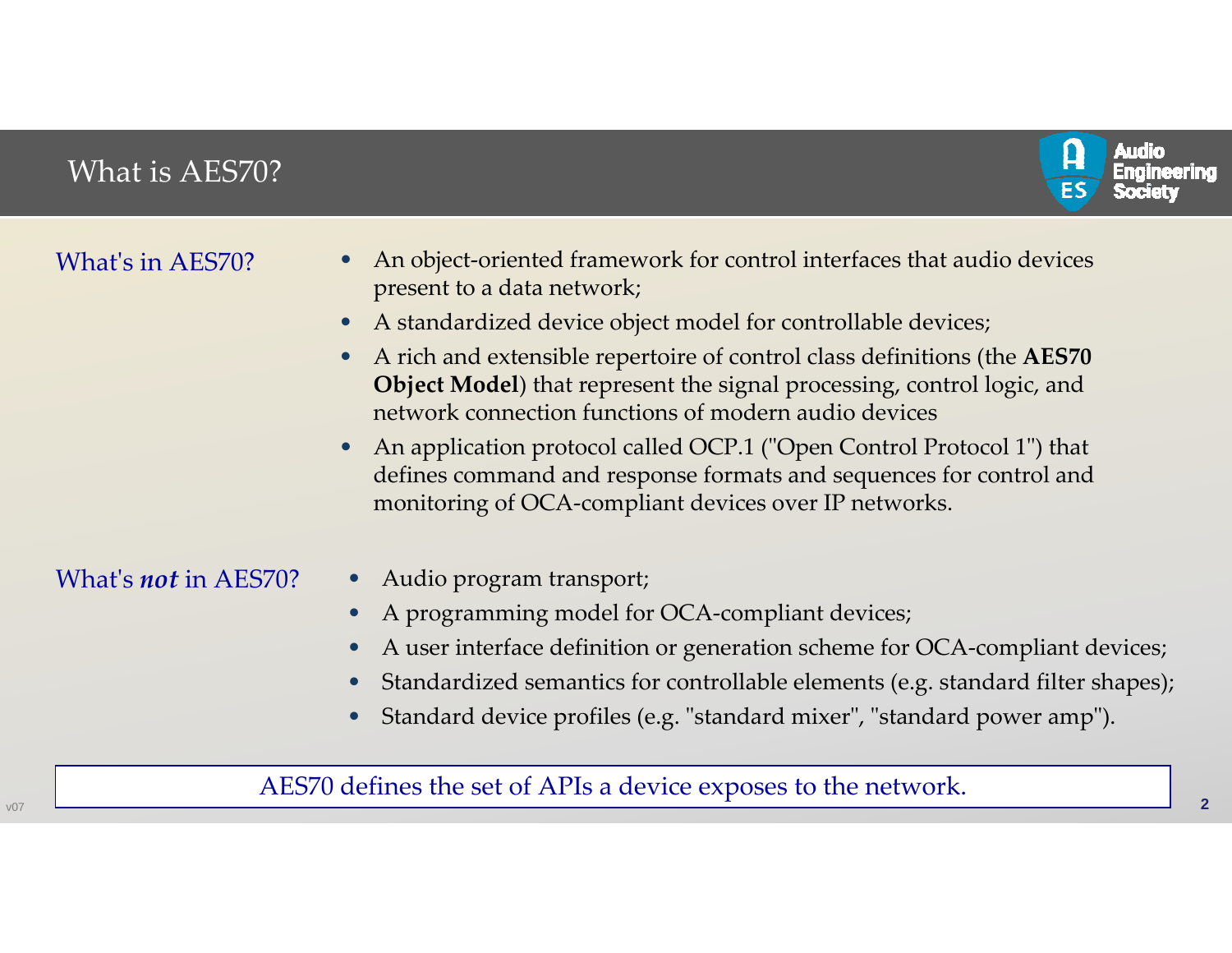# The AES70 Family



## The AES70 Family

| <u>Core</u>        |                                                                                                                                                    |
|--------------------|----------------------------------------------------------------------------------------------------------------------------------------------------|
| AES70-1            | <b>AES70 Framework.</b> Text document that defines the basic AES70 mechanisms for control and<br>monitoring.                                       |
| AES70-2            | AES70 class structure. Text + UML document that defines AES70's control $\&$ monitoring<br>repertoire. UML stands for Universal Modeling Language. |
| AES70-3            | <b>AES70 binary protocol.</b> Text + UML document that defines OCP.1, a binary protocol for using<br>AES70 over IP networks.                       |
| AES70-4            | AES70 JSON. NEW. Text + UML document that defines OCP.2, a JSON protocol for using<br>AES70 over IP networks.                                      |
| <b>Adaptations</b> |                                                                                                                                                    |
| AES70-21           | <b>AES67 Adaptation.</b> NEW. This standard will specify the use of AES70 connection<br>management for AES67 stream transport connections.         |
| AES70-22           | <b>MILAN Adaptation.</b> NEW. This standard will specify the use of AES70 connection<br>management for MILAN stream transport connections.         |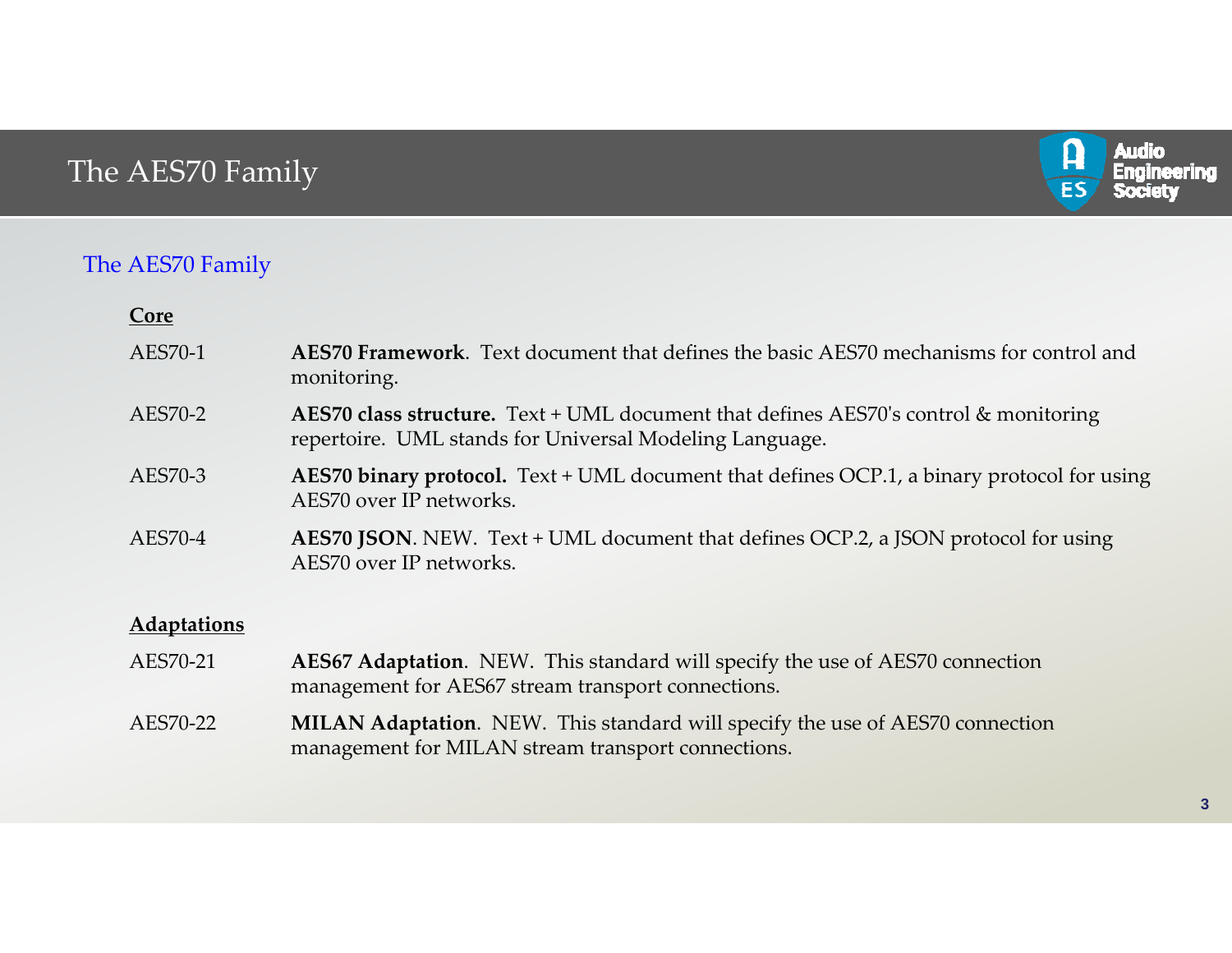# The AES70 Family



### Versions

| or |  |
|----|--|
|    |  |

| AES70-1 | <b>AES70 Framework</b>                    | <b>Current: AES70-1-2018</b> | Mar 2022: AES70-1-2022 |
|---------|-------------------------------------------|------------------------------|------------------------|
| AES70-2 | AES70 class structure                     | <b>Current: AES70-2-2018</b> | Mar 2022: AES70-2-2022 |
| AES70-3 | <b>AES70 binary protocol</b>              | <b>Current: AES70-3-2018</b> | Mar 2022: AES70-3-2022 |
| AES70-4 | <b>AES70 JSON</b><br>Current: <b>none</b> | Q2 2022: AES70-4-2022        |                        |

## **Adaptations**

| AES70-21 | <b>AES67 Adaptation</b> | Current: <b>none</b> | Q2 2022: AES70-21-2022. |
|----------|-------------------------|----------------------|-------------------------|
| AES70-22 | <b>MILAN Adaptation</b> | Current: <b>none</b> | Q2 2022: AES70-22-2022  |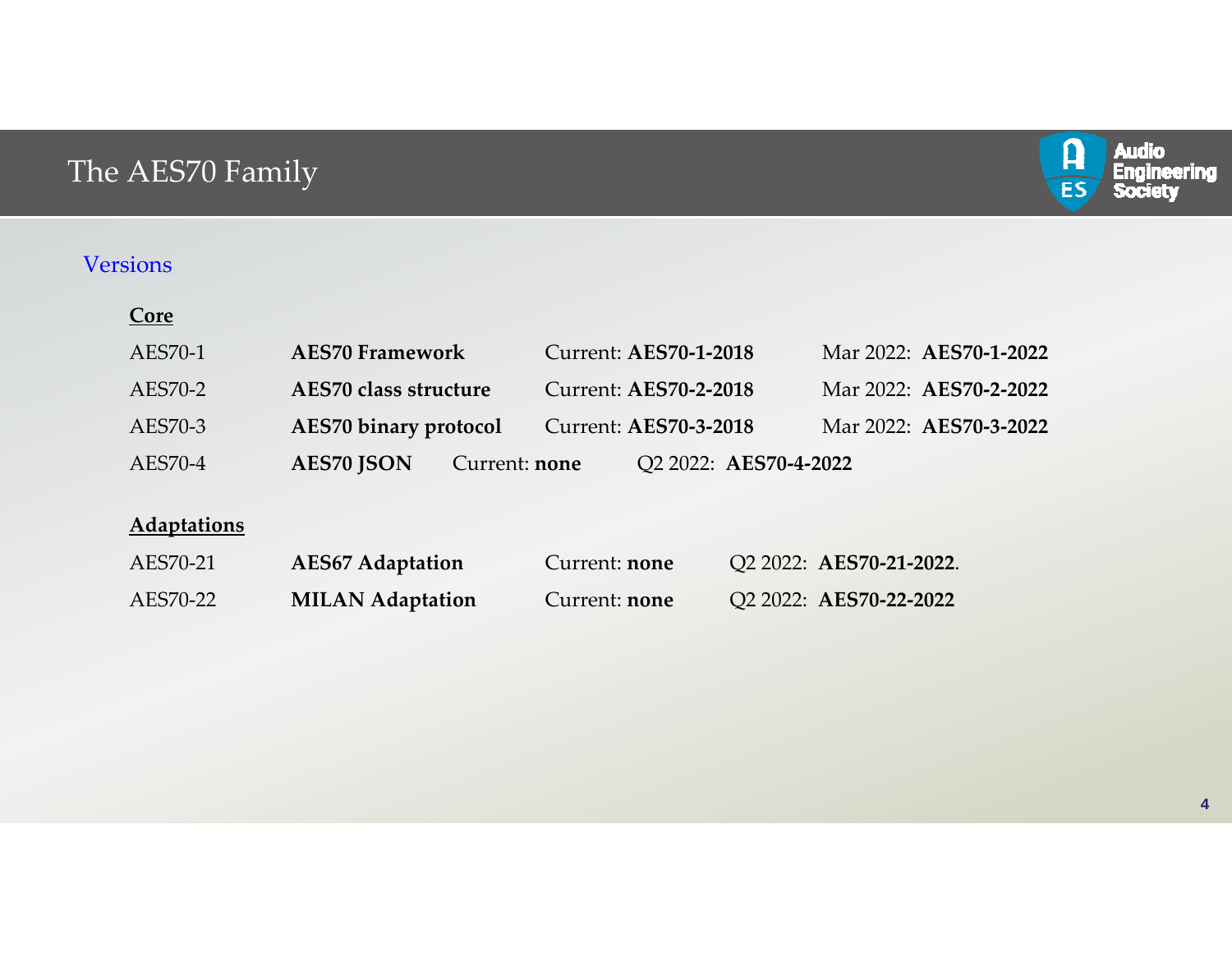

# **OCA**

### $\bullet$ What's "OCA"?

- OCA stands **for Open Control Architecture**
	- the technology that AES70 standardizes.
	- originally developed by the OCA Alliance trade association
	- now standardized by the AES70 family
- OCA still exists and has become an ecosystem that surrounds AES70
	- maintained by the OCA Alliance (https://ocaalliance.com)
	- technical site at https://ocaalliance.github.io/
	- includes presentations, tutorials, white papers, open‐source code, and more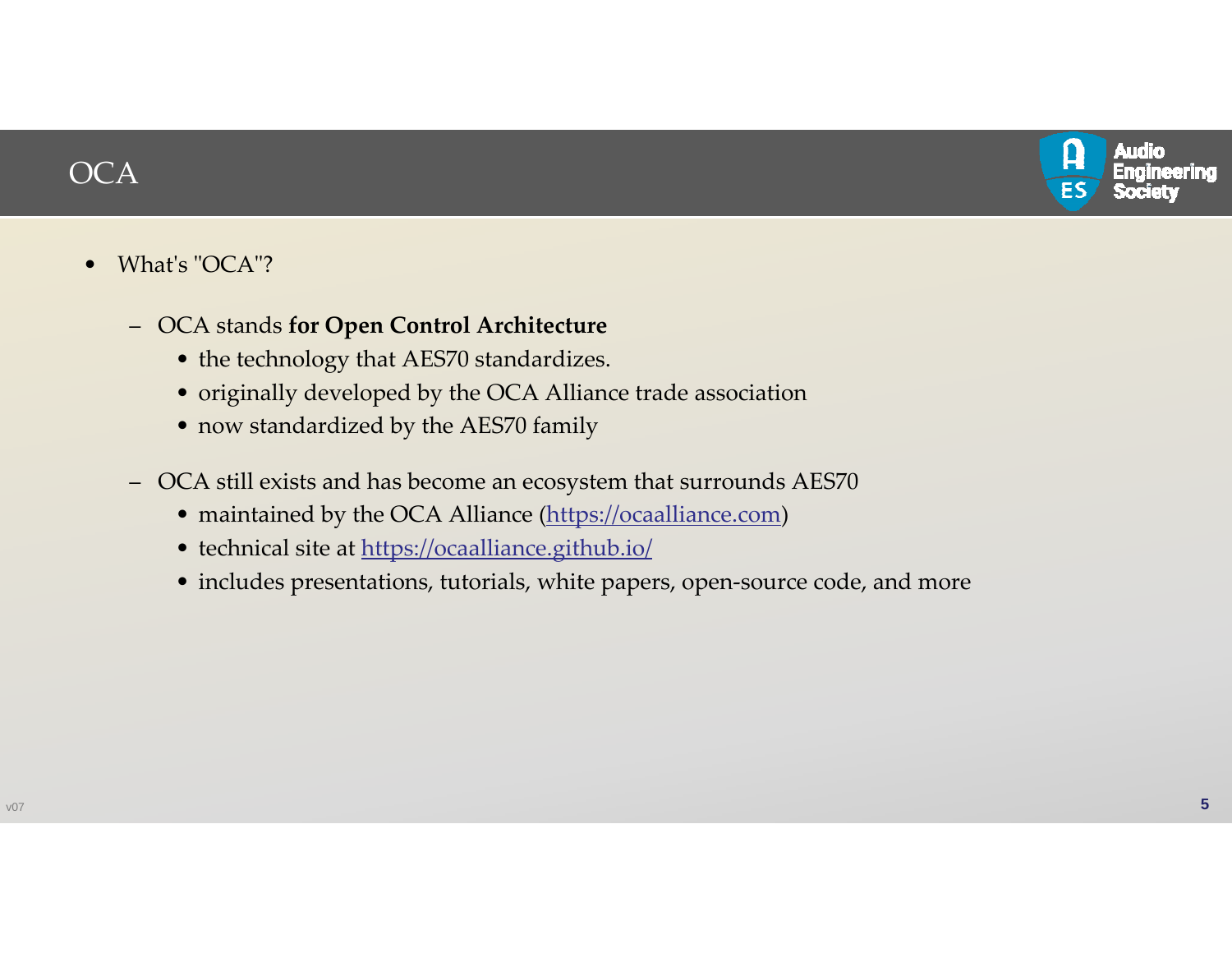# What's good about AES70?



## AES70 is the only control architecture standard that is all of the following:

- Open and license‐free
- Pro application oriented
- Scalable up to huge network sizes
- Suitable for mission‐critical applications
- Friendly to proprietary product features
- Futureproof
- Secure
- Able to suppor<sup>t</sup> dynamic DSP device reconfiguration
- Heterogeneous‐network capable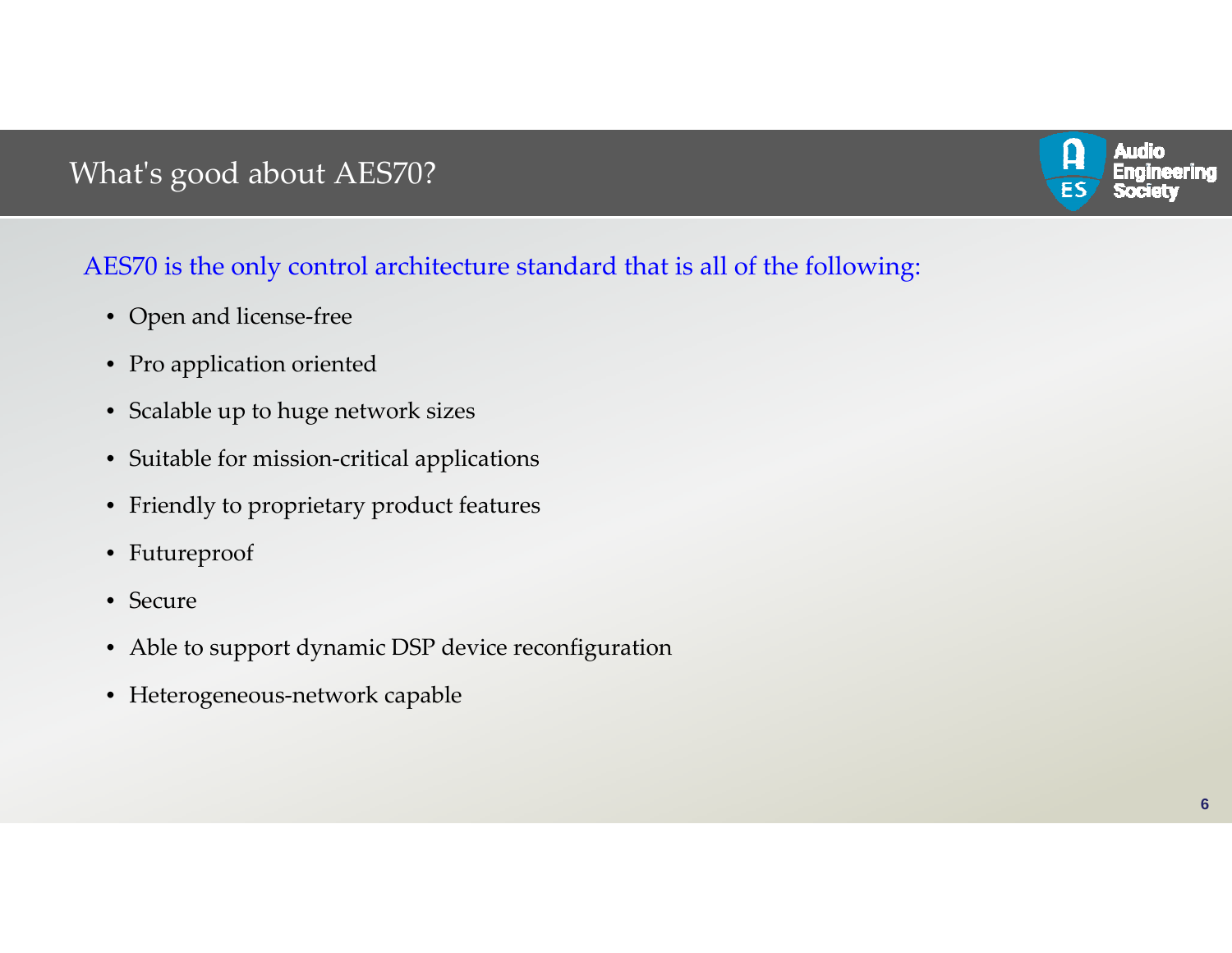

## What<sup>ʹ</sup><sup>s</sup> in AES70?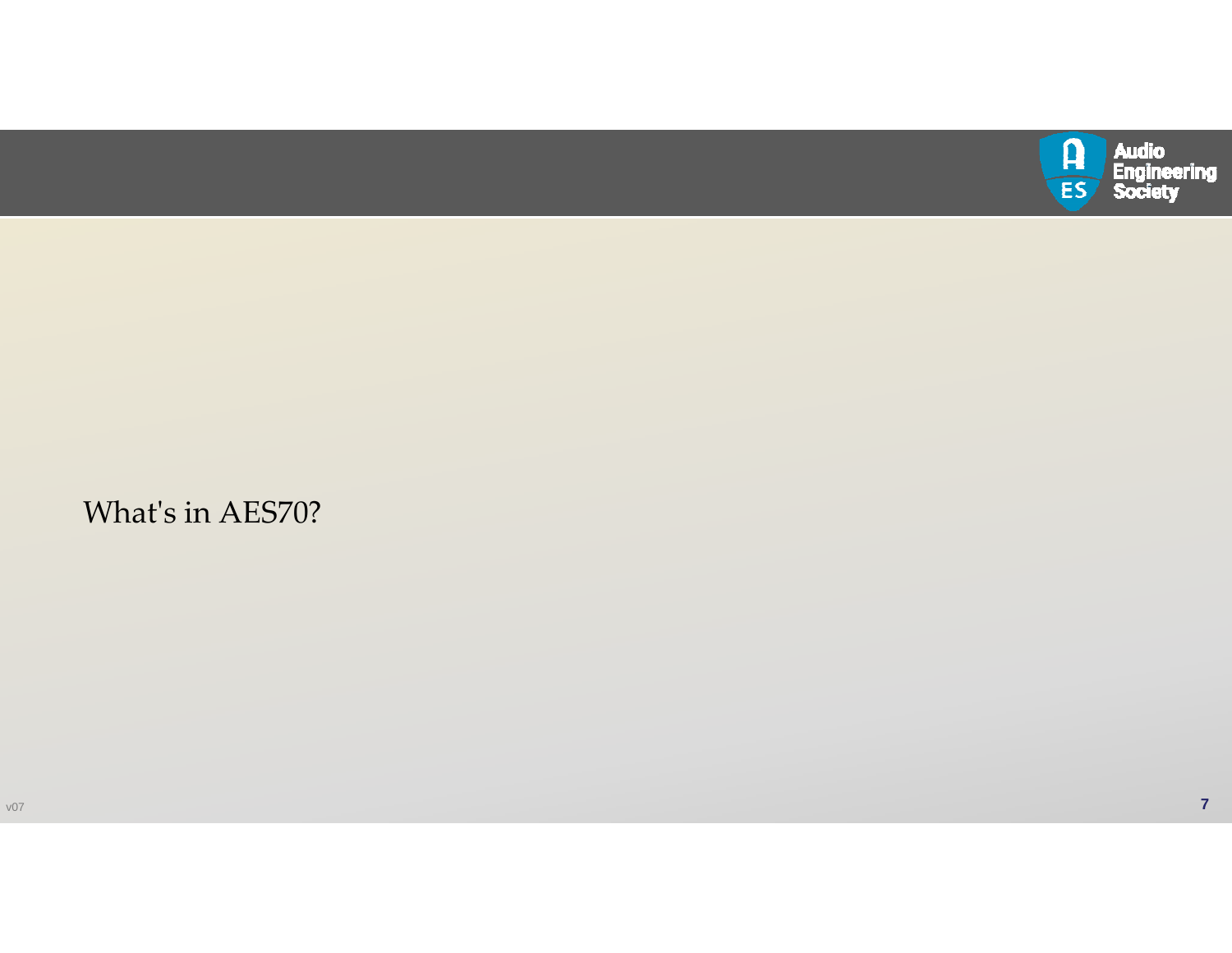# What<sup>ʹ</sup><sup>s</sup> in AES70?



## **Objects**

## Categories of Control Objects

- Managers Standard housekeeping objects, mostly the same in every device.
- –Objects that correspond to audio processing control functions.
- Agents **Agents** Devices that provide various control functions or modify the control command stream, but do not map directly to signal processing elements.
- Networks AES70's connection management feature set.

## Elements of Control Objects

- Properties Variables that define the state of the object
- –**Methods** Operators that change properties and cause actions
- –**Events** Signals emitted by objects to indicate state changes
- Object Number (aka ONo) Unique identifier of object within the device

*AES70 control objects are abstractions that define <sup>a</sup> device<sup>ʹ</sup><sup>s</sup> network API. They may or may* not correspond one-for-one with software or hardware elements of the device. For example, a *master gain control object may in fact control several real gain‐setting elements in the device.*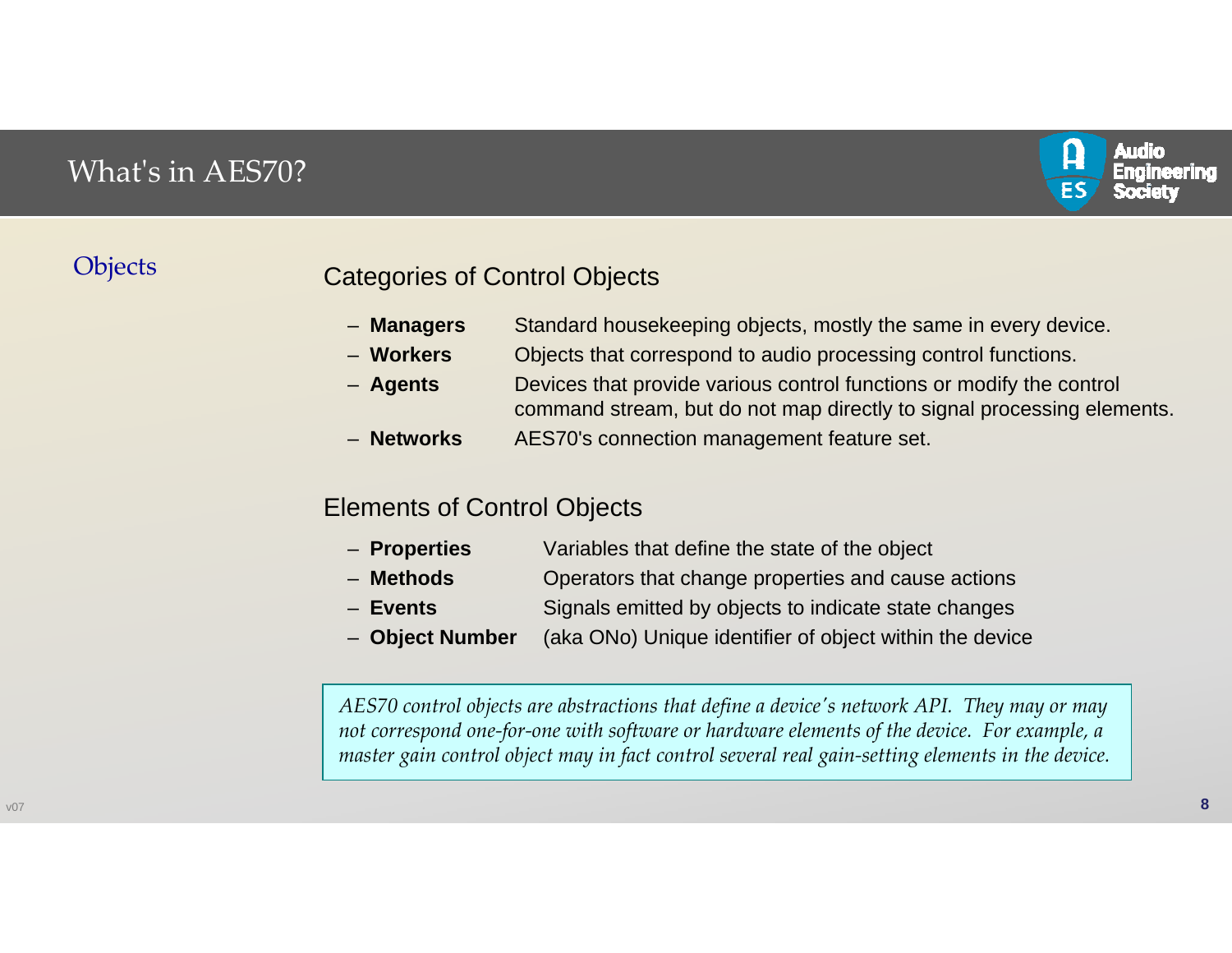# What<sup>ʹ</sup><sup>s</sup> in AES70?



## Classes •

- Templates from which control objects are created.
- Every class is uniquely identified by a **class ID**, a structured identifier used in various ways throughout AES70.
- • AES70 classes inherit elements in the standard object-oriented manner. Only simple inheritance is supported.
- • The set of OCA classes (aka "AES70 Object Model aka "AES70 Class Tree" aka "OCC") defines AES70 's functional repertoire.
- • The object model will evolve over time to accommodate new device types and new manufacturers.
- • Object model inheritance rules create a constrained evolution regime that maximizes upward compatibility and ensures graceful evolution through orderly class specialization.
- • Object model inheritance rules support the addition of proprietary classes to the class tree in a way that maximizes compatibility with the standard classes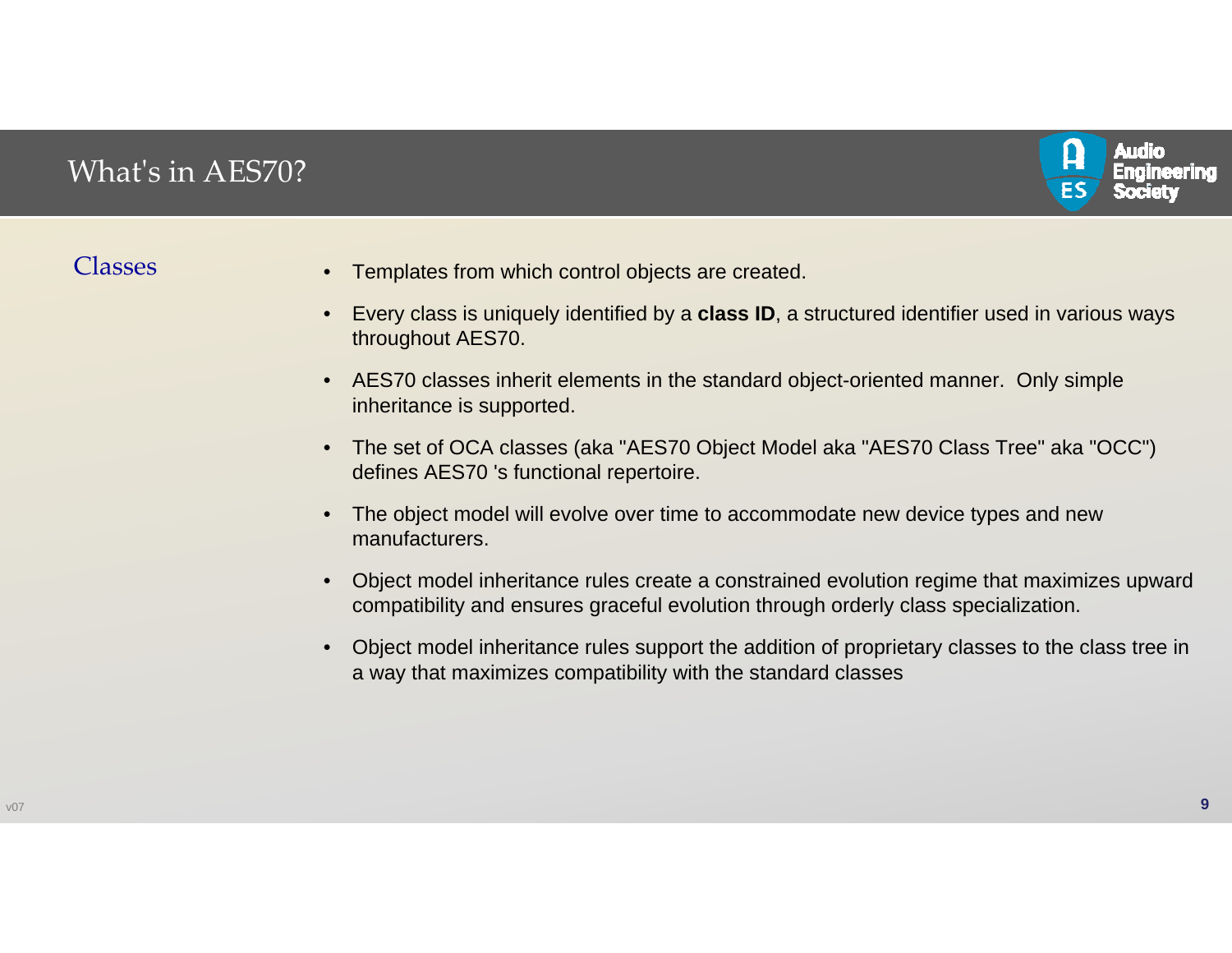

## Events

- • Event: transient state of an object that can cause it to send one or more event notification messages.
- • Events have class-specific types. Each class may have a repertoire of events of various types.
- •Event definitions are inherited.
- • The most commonly used event is OcaPropertyChanged, an event that causes an object to emit a notification whenever a value of any of its properties changes.
	- OcaPropertyChanged is an event of the root class OcaRoot, and is therefore defined for all classes in the tree.
- •Notifications are sent only to subscribing objects.
- •Subscriptions are registered with and managed by the Subscription Manager.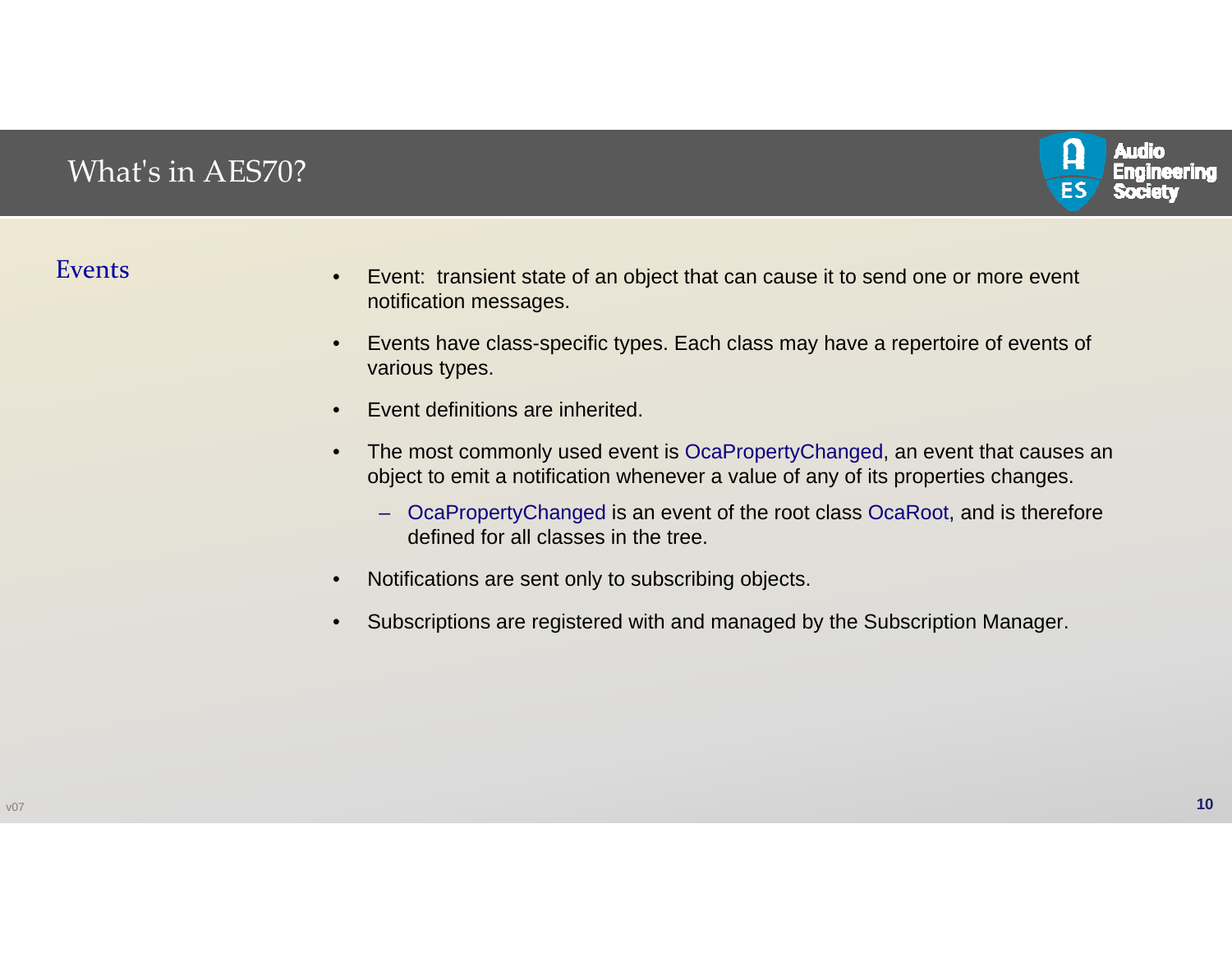

AES70 Object Model *AES70<sup>ʹ</sup><sup>s</sup> Control & Monitoring Repertoire*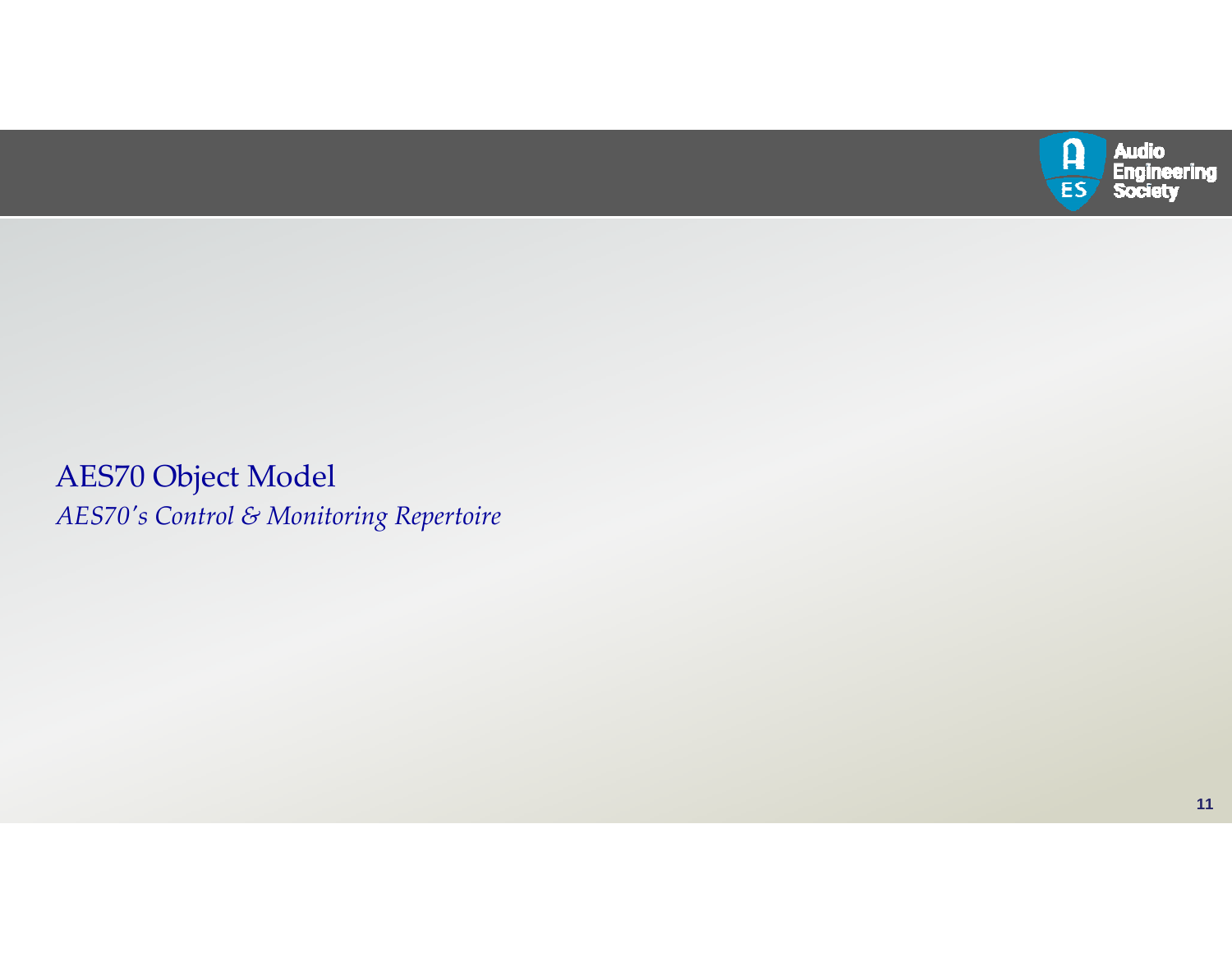

# Object Model Overview

|                                                        | <b>Classes that deal with audio processing</b>           |                             |  |
|--------------------------------------------------------|----------------------------------------------------------|-----------------------------|--|
| <b>Actuators Classes that control audio processing</b> |                                                          |                             |  |
|                                                        |                                                          | <i>Classes that monitor</i> |  |
| a device.                                              |                                                          |                             |  |
| <b>Blocks and Matrices</b>                             | Classes that define device control and processing groups |                             |  |
| Classes that affect the flow and timing of control     |                                                          |                             |  |
| Networks Connection management classes                 |                                                          |                             |  |
|                                                        | )evice housekeeping ci                                   |                             |  |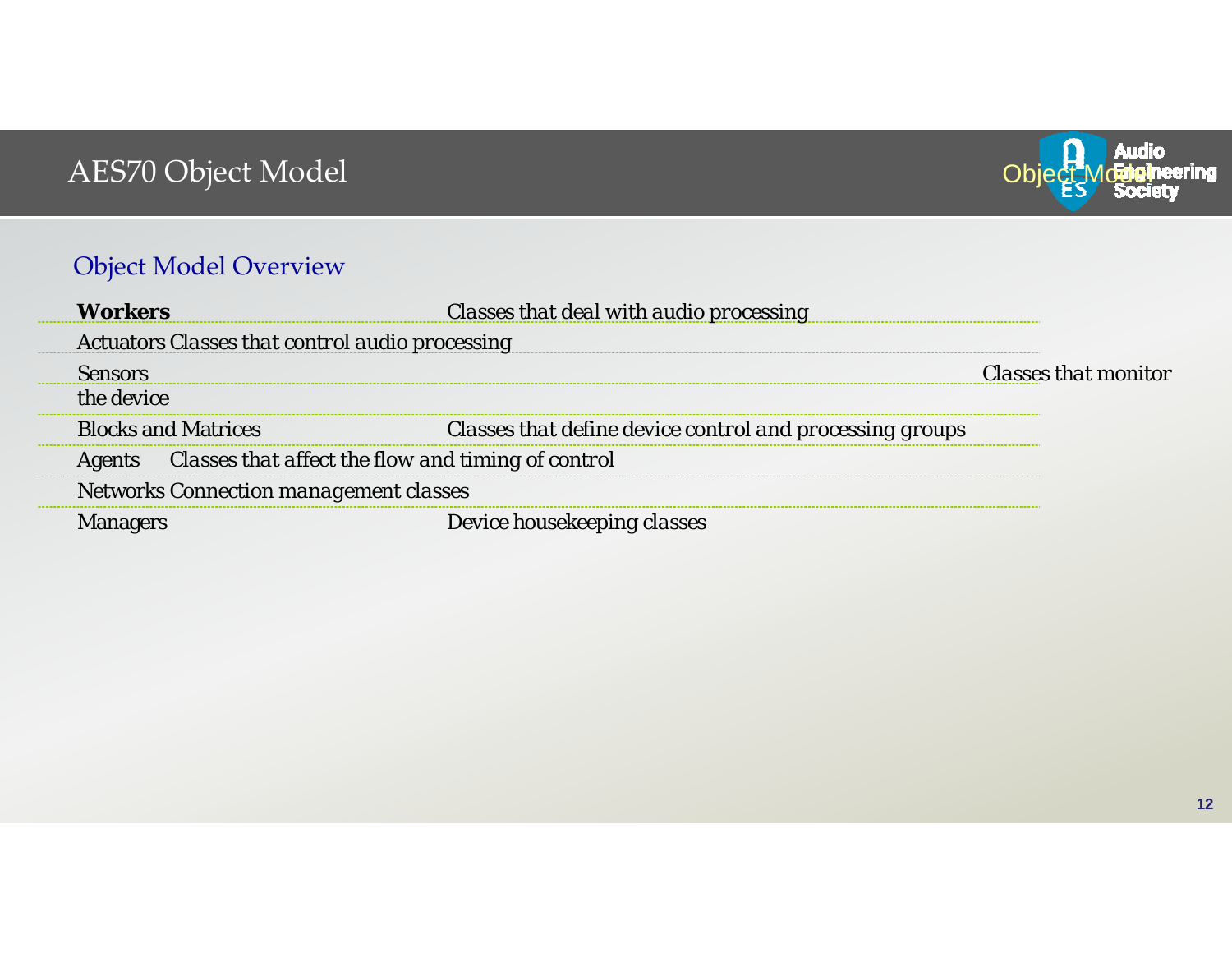

## Workers

| <b>OcaActuator</b>                                    | Base class for classes that control audio processing     | <b>Actuators, continued</b> |                                              |
|-------------------------------------------------------|----------------------------------------------------------|-----------------------------|----------------------------------------------|
| <b>OcaMute</b>                                        | Signal mute                                              | <b>OcaBasicActuator</b>     | <b>Base class for weakly typed actuators</b> |
| <b>OcaPolarity</b>                                    | Signal inversion                                         | OcaBooleanActuator          | Weakly typed actuators                       |
| OcaSwitch                                             | 1 of n selector                                          | OcaInt8Actuator             |                                              |
| OcaGain                                               | Simple gain in dB                                        | OcaInt16Actuator            |                                              |
| <b>OcaPanBalance</b>                                  | Pan or balance control                                   | OcaInt32Actuator            |                                              |
| <b>OcaDelay</b>                                       | Signal delay in mSec                                     | OcaInt64Actuator            |                                              |
|                                                       | OcaDelayExtended Signal delay in mSec, ft, m             | OcaUint8Actuator            |                                              |
| OcaFrequencyActuator                                  | Frequency                                                | OcaUint16Actuator           |                                              |
|                                                       | OcaFilterClassical Bessel, Butterworth, etc.             | OcaUint32Actuator           |                                              |
|                                                       | OcaFilterParametricPeaking or shelving parametric filter | OcaUint64Actuator           |                                              |
| <b>OcaFilterPolynomial</b>                            | Rational polynomial filter                               | OcaFloat32Actuator          |                                              |
| <b>OcaFilterFIR</b>                                   | FIR specified by coefficients                            | OcaFloat64Actuator          |                                              |
| OcaFilterArbitraryCurve                               | Magnitude vs freq curve                                  | OcaStringActuator           | $\cdots$                                     |
| <b>OcaDynamics</b>                                    | Generalized compressor/expander                          | OcaBitStringActuator        |                                              |
| OcaDynamicsDetector                                   | Side-chain detector                                      |                             |                                              |
| OcaDynamicsCurve Dynamics input vs output level curve |                                                          |                             |                                              |
| OcaSignalGenerator Multi-waveform signal generator    |                                                          |                             |                                              |
| OcaSignalInput                                        | Device signal input port                                 |                             |                                              |
|                                                       | OcaSignalOutput Device signal output port                |                             |                                              |
| OcaTemperatureActuator                                | Temperature parameter                                    |                             |                                              |
| OcaldentificationActuator                             | Device identification light or other flag                |                             |                                              |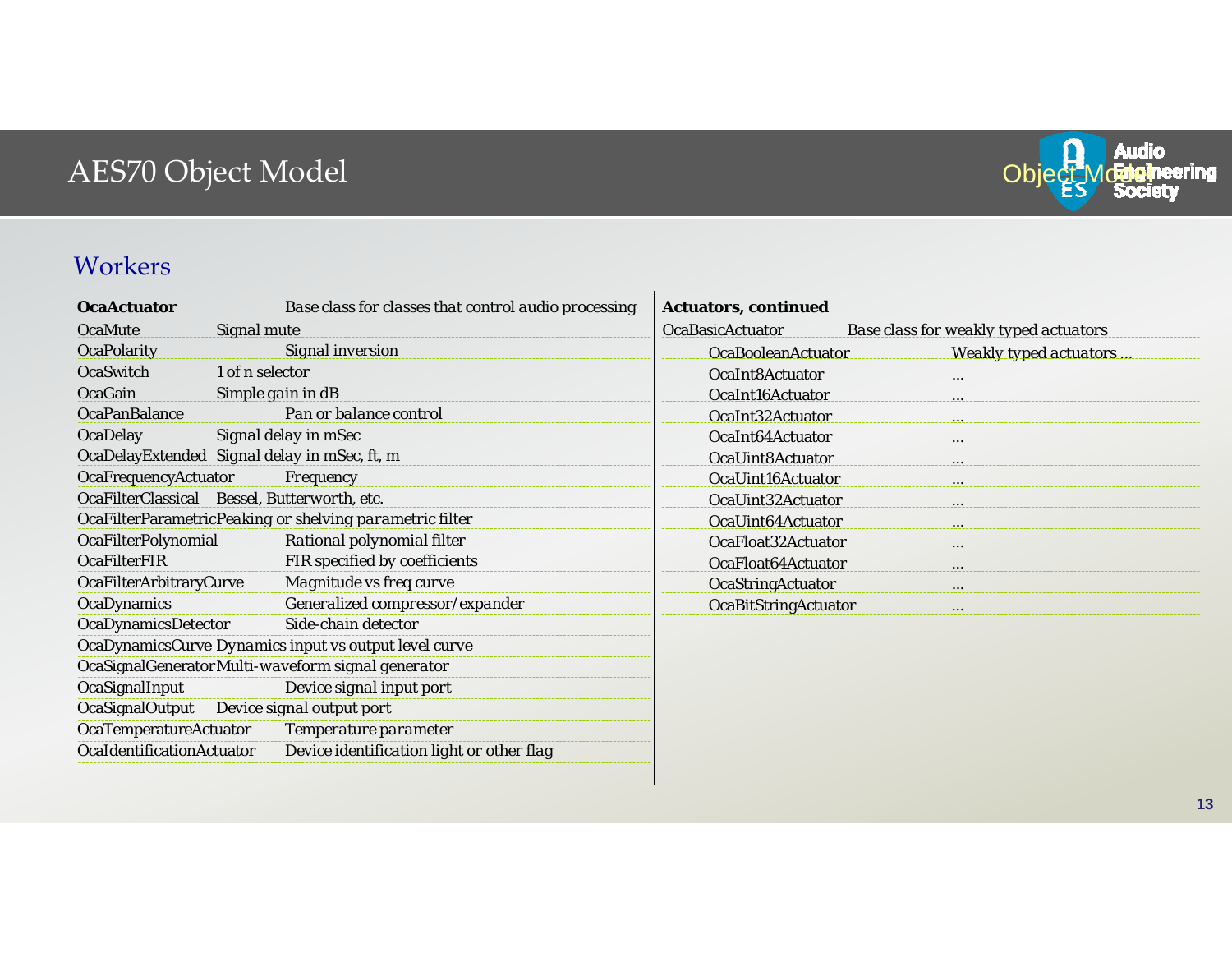

## Workers

| <b>OcaSensor</b>               | Base class for classes that monitor the device      |
|--------------------------------|-----------------------------------------------------|
| <b>OcaLevelSensor</b>          | Signal level                                        |
| OcaAudioLevelSensor            | Audio level with standard meter laws                |
| <b>OcaTimeIntervalSensor</b>   | Time interval                                       |
| OcaFrequencySensor             | Frequency                                           |
| <b>OcaTemperatureSensor</b>    | <b>Temperature</b>                                  |
| <b>OcaldentificationSensor</b> | Monitors a button push or something                 |
| <b>OcaBasicSensor</b>          | Base class for weakly typed sensors for general use |
| <b>OcaBooleanSensor</b>        |                                                     |
| OcaInt8Sensor                  | $\cdots$                                            |
| OcaInt16Sensor                 | $\cdots$                                            |
| OcaInt32Sensor                 |                                                     |
| OcaInt64Sensor                 | $\cdots$                                            |
| OcaUint8Sensor                 | $\ddotsc$                                           |
| OcaUint16Sensor                | $\cdots$                                            |
| OcaUint32Sensor                |                                                     |
| OcaUint64Sensor                |                                                     |
| OcaFloat32Sensor               | $\ddotsc$                                           |
| OcaFloat64Sensor               |                                                     |
| OcaStringSensor                |                                                     |
| OcaBitStringSensor             |                                                     |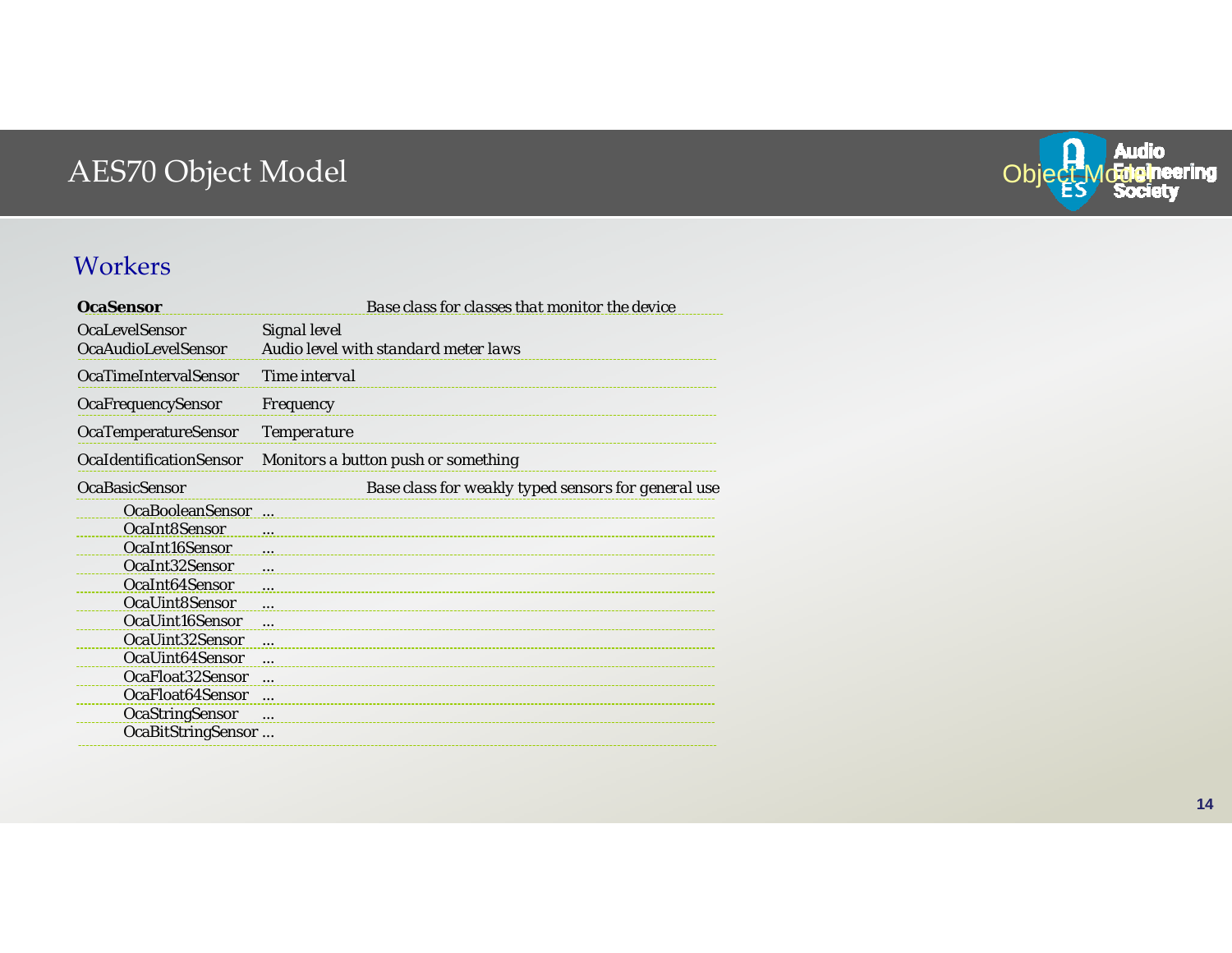

## **Workers**

| <b>Blocks and Matrices</b> | <b>Classes that allow grouping of device functions</b>                                                       |
|----------------------------|--------------------------------------------------------------------------------------------------------------|
| <b>OcaBlock</b>            | Container for Workers, Agents, and Networks that defines a related set of device functions                   |
| <b>OcaBlockFactory</b>     | Constructor for OcaBlock objects; to be used with dynamically-reconfigurable DSP devices                     |
| <b>OcaMatrix</b>           | Specialized container for 2-dimensional arrays of processing elements; superset of conventional gain matrix. |
|                            |                                                                                                              |

### **Networks** *Connection management classes*

| <b>OcaApplicationNetwork</b>    | Abstract base class for other network classes                                                  |
|---------------------------------|------------------------------------------------------------------------------------------------|
|                                 | OcaControlNetwork Application network for transport of control traffic (e.g. an AES70 network) |
| <b>OcaMediaTransportNetwork</b> | Application network for transport of media content (e.g. an AES67 network)                     |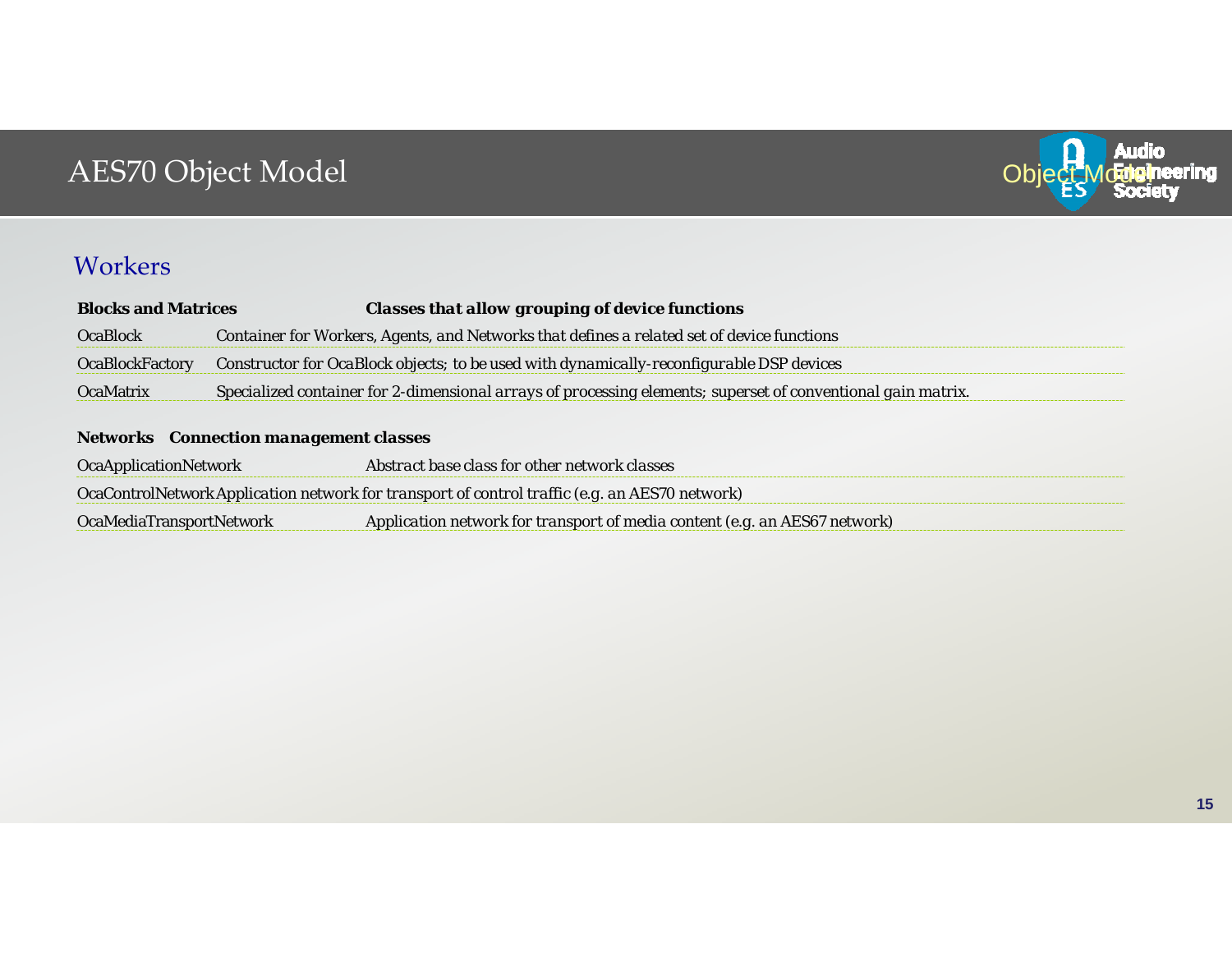

# AES70 Device Model

The AES70 Device Model is a deployment of objects defined by classes in the AES70 Object Model. It defines the basic object configuration of all AES70-compliant devices. In practice, other objects will be instantiated from the Object Model to represent the *specific functions of each device.*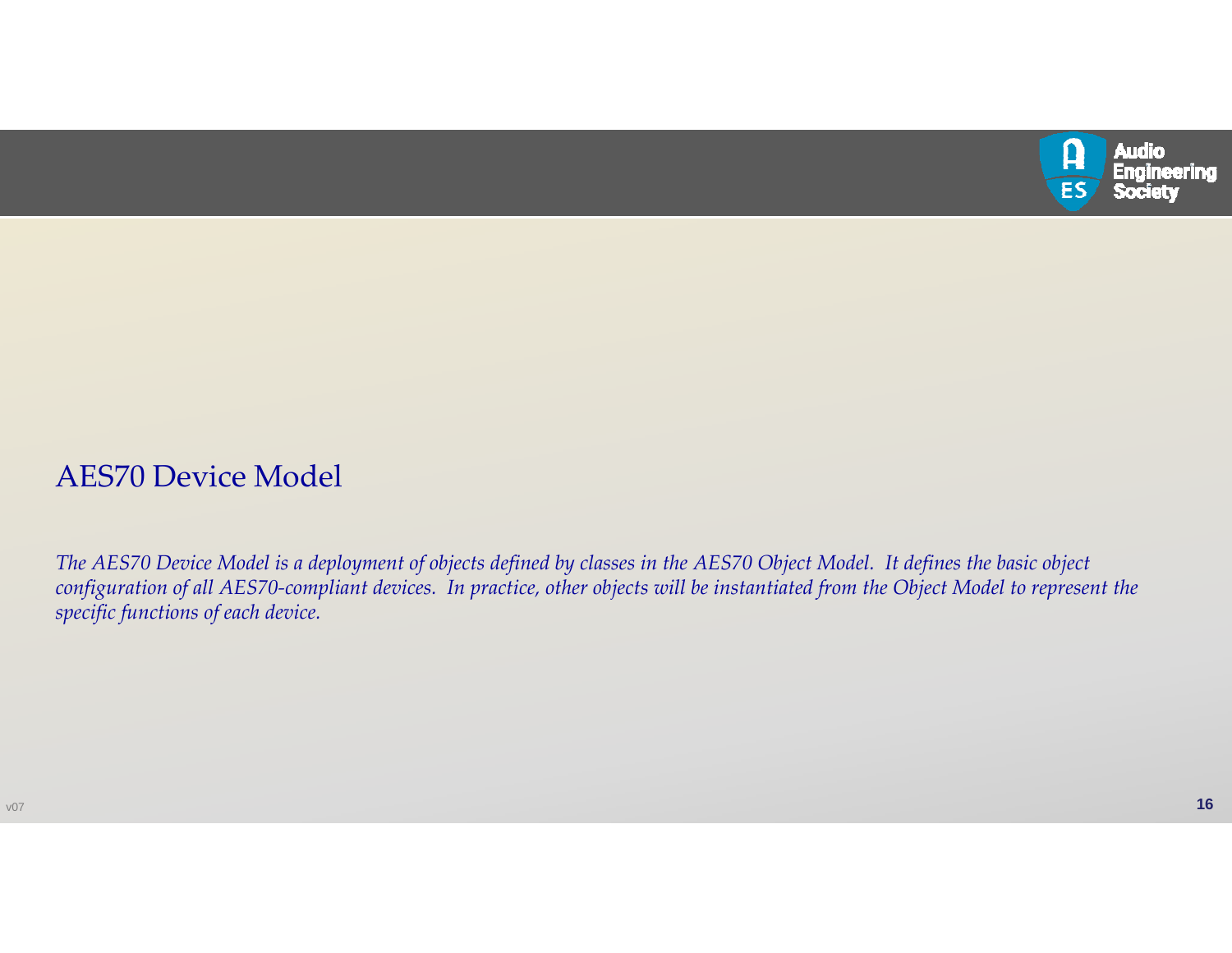# AES70 Device Model

## Device Model

### **REQUIRED MANAGERS**

### **Device Manager**

Manages information relevant to the whole device.

### **Security Manager**

Manages security keys.

### **Subscription Manager**

Manages event subscriptions.





### **OPTIONAL MANAGERS**

**Power Manager** Manages power supplies and batteries. **Firmware Manager** Manages firmware versions and, optionally, updates. **Network Manager** Manages connection(s) to network(s). **Media Clock Manager** Manages media clocks. **Library Manager** Manages stored parameter settings. **Audio Processing Manager** Holds global signal processing parameters. **Power Manager** Manages power supplies and batteries. **Device Time Manager** Manages time reference objects. **Task Manager** Manages stored processing sequences. **Diagnostic Manager** Offers features to help installation and setup.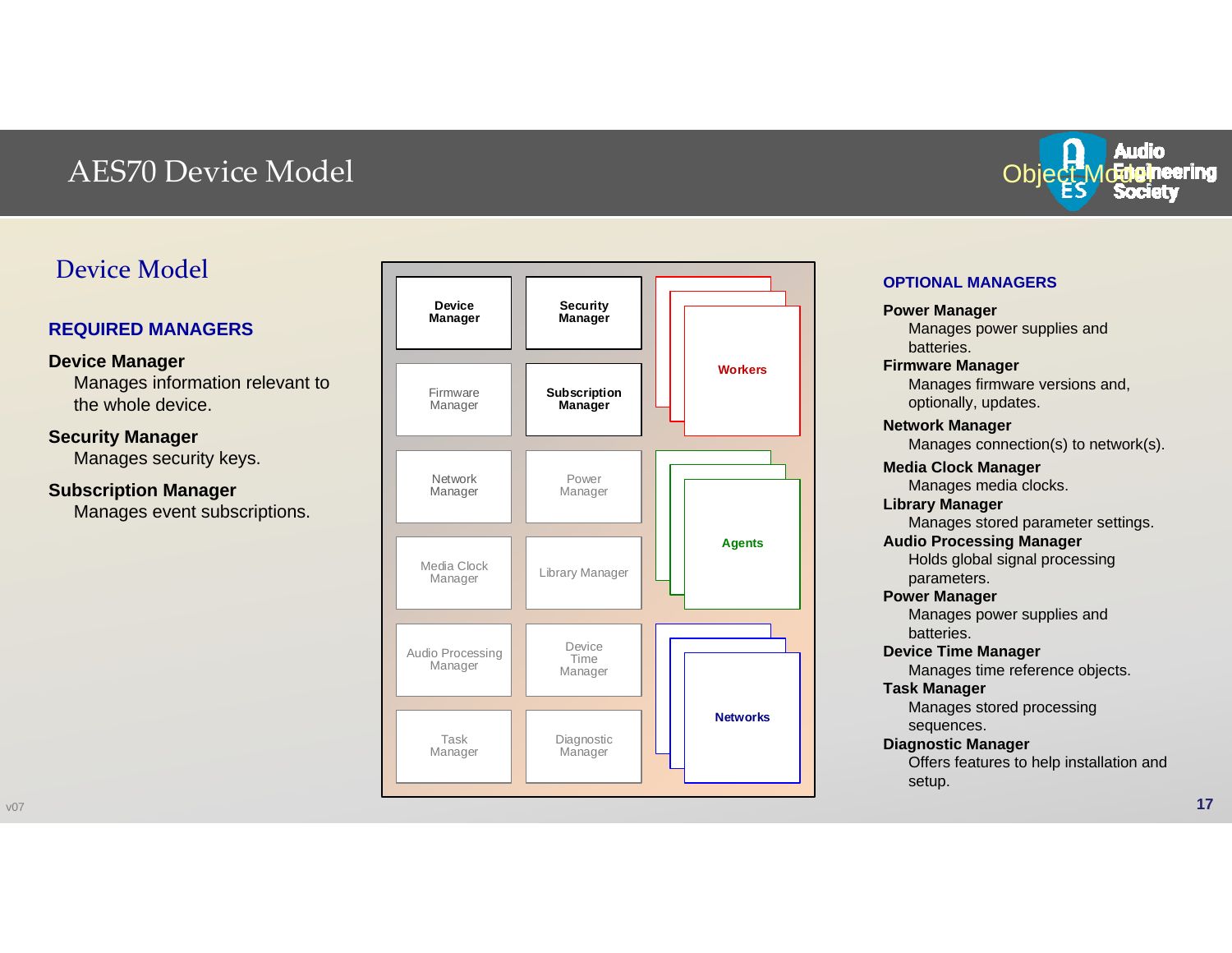

Sneak peek at AES70‐2022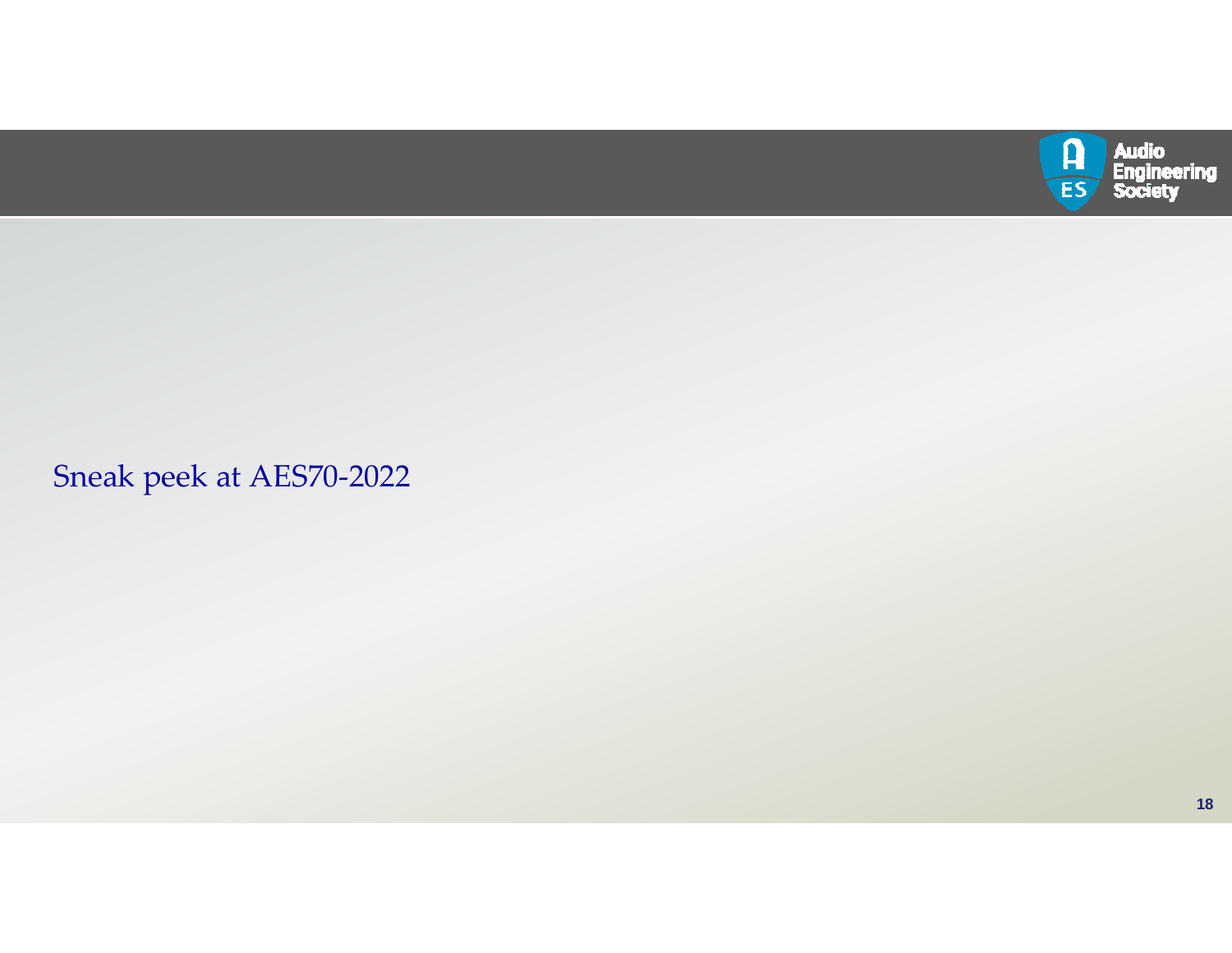

### $\bullet$ **Media files**

Controllers can manage device audio file recording, playback, and storage.

### $\bullet$ **Logging**

Devices can generate logs of all kinds that controllers can retrieve later.

### $\bullet$ **Command sets**

Devices can store predefined control command sequences that can be executed later ‐ on controller request, at scheduled times, or at predefined points in designated media streams.

### $\bullet$ **Streamlined media connection managemen<sup>t</sup>**

Managing device media streaming connections is now more powerful and easier to program.

### $\bullet$ **Connection negotiation suppor<sup>t</sup>**

There<sup>ʹ</sup>s flexible new suppor<sup>t</sup> for *connection negotiation*, the process by which controllers develop compatible transmitting and receiving settings for media stream connections.

### $\bullet$ **New suppor<sup>t</sup> for handling stored parameters**

AES70-2018's mechanism for storing operating parameter settings ("presets") inside devices and recalling them later has been replaced with <sup>a</sup> more powerful scheme capable of handling complex devices with tens of thousands of parameters.

 $\bullet$ **Dozens of small additions, ease of use improvements, and documentation improvements**

**AES70‐2022 will be upwards‐compatible from the current AES70‐2018.**